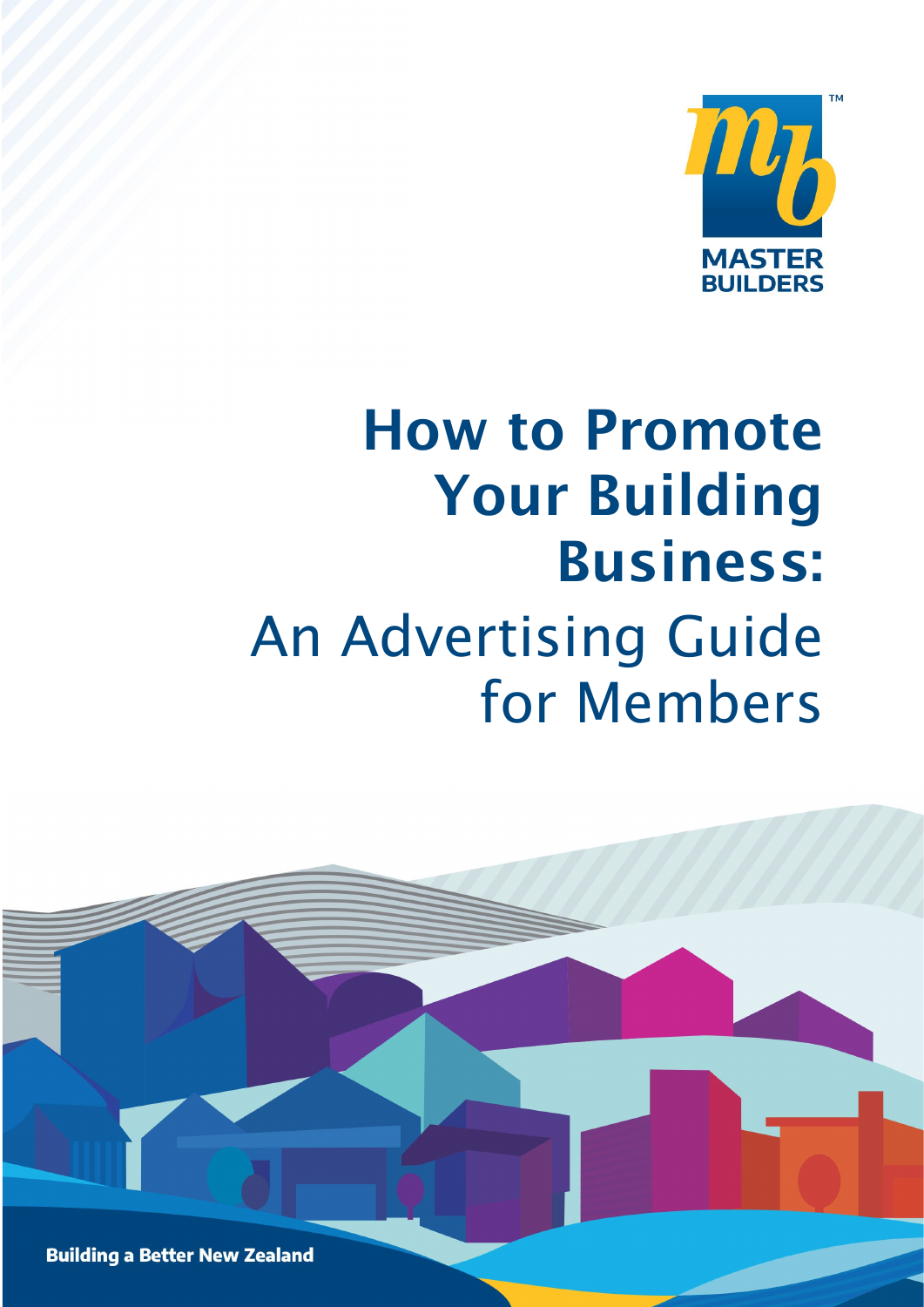# Promoting your business through advertising

When looking to promote your business it is important to understand what options are available. Keeping up with all the various ways to advertise and promote can be overwhelming.

To simplify things, we have broken down some great ways to advertise, and how to make it happen.

Advertising can help to create awareness of your company, reach new audiences, and ultimately bring in new customers. This may be the first time a customer deals or interacts with your company, so it is important to make a good first impression.

What can advertising do for your business?

- Generate awareness
- Increase sales by informing potential new customers about your product or service
- Reminding existing customers about your business
- Provide basic information such as your contact details and website address
- Tell new or existing customers about changes to what you offer, new product launches, special offers and improvements
- Change people's attitudes and perceptions
- Help to create or develop a distinctive brand, so they remember you

Types of advertising

- Social media below we have highlighted popular social media platforms
- Online and digital this includes online publications, digital display ads, Google ads, and apps
- Print newspapers and magazines
- Broadcast radio and TV
- Outdoor advertising billboards, buses, posters, and signs

#### On the next page we have broken down each of these types of advertising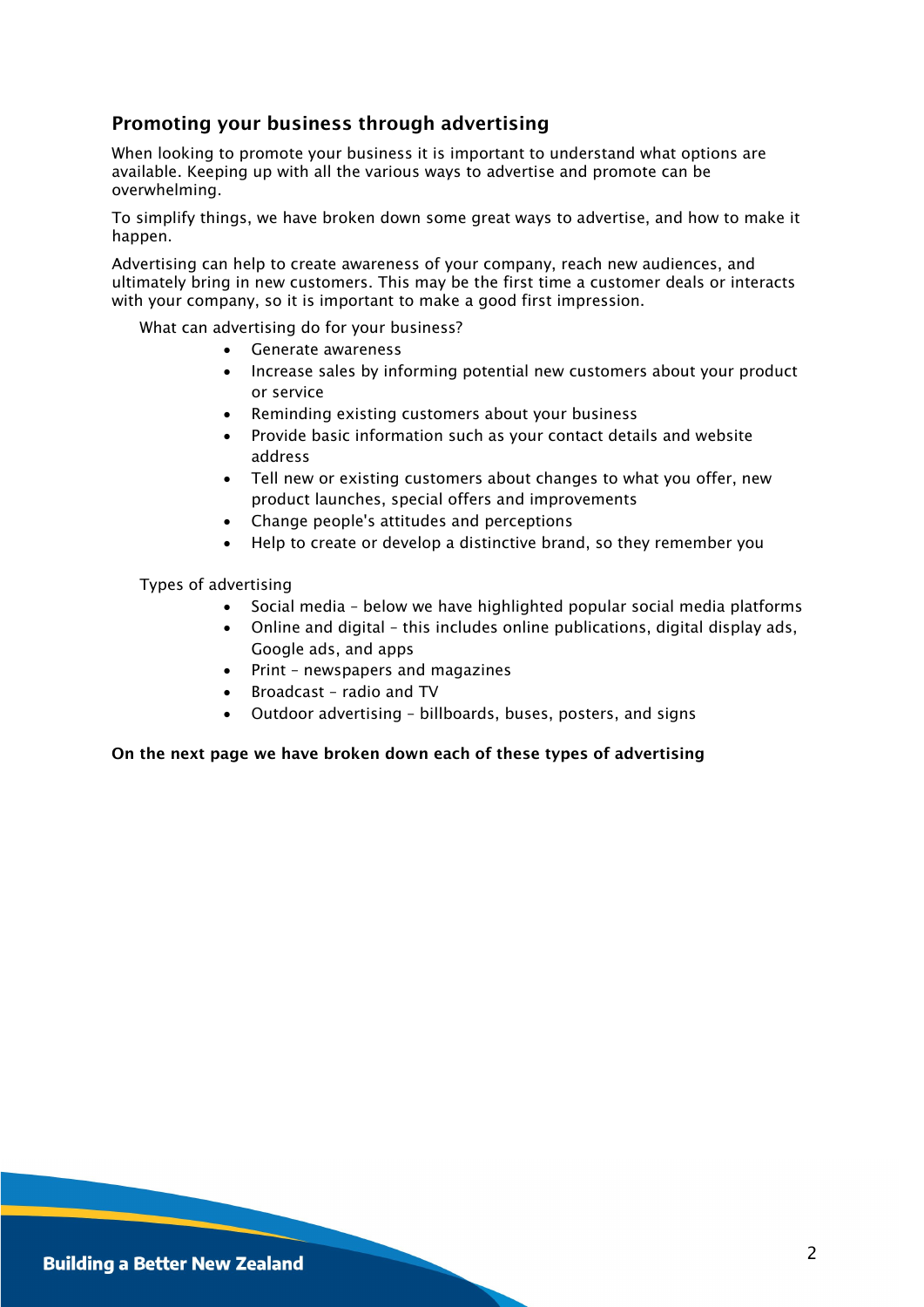# SOCIAL MEDIA

#### What to consider or ask when developing your social media

Social media covers a range of channels. It's not just for young people, or only for certain brands. Instead, there are platforms and creators of all kinds, producing content for all people. The question isn't 'should I be on social media?' It's 'what platforms should I be using and how should I be using them?'

The most important thing is to remember you need to create content that your audience will find interesting and relevant. This is the key to creating the engagement and attention your business will need to make social media effective.

Ask yourself and/or your team:

- What audience are you trying to target? Do they use the platforms you've chosen?
- Are you creating the right content for the platform? Is it the right format? Does it meet the platform's specifications?
- What do you want the person who sees the post to do? Consider including a call to action e.g. call us or visit our website.
- How are you going to measure whether your advertising is paying off?
- How many people do you want to see your post? Do you need to put some advertising spend (money) behind your post, so it reaches more people?
- Would people find this interesting enough to stop scrolling and pay attention?

#### Paid vs Organic:

When talking about, your social media posts, or how well your posts are performing, you will usually refer them as either *paid or organic.* 

'Paid' activity or posts have had advertising spend (money) assigned to them to ensure they reach and engage with a wider audience.

'Organic' posts haven't had any advertising or boosting spend assigned to them (boosted posts are ads you create from posts on your Facebook page). They rely on the performance they receive on the social media channel without any money being put towards them to help.

When a post is published on social media, it starts to be distributed to relevant people. From there you can choose to spend money to reach more people, or let it happen "organically". When looking at the metrics, your post would have organic, or free, performance, as well as paid performance.

#### Facebook

Facebook is a popular social media channel, reaching over 80% of Kiwi internet users, and offers relatively affordable advertising. This advertising can be highly targeted by selecting criteria such as age, gender, location, interests and more. This allows you to either be very specific with the audience you target, or to reach a wide range of New Zealanders. Facebook is also suitable for both business-to-business and business to consumer marketing.

#### How to post on Facebook:

- 1. On your page or timeline click "Create post."
- 2. Here you can choose to write a text post and add a range of features e.g., photos/videos.
- 3. To make the post go live click "Post."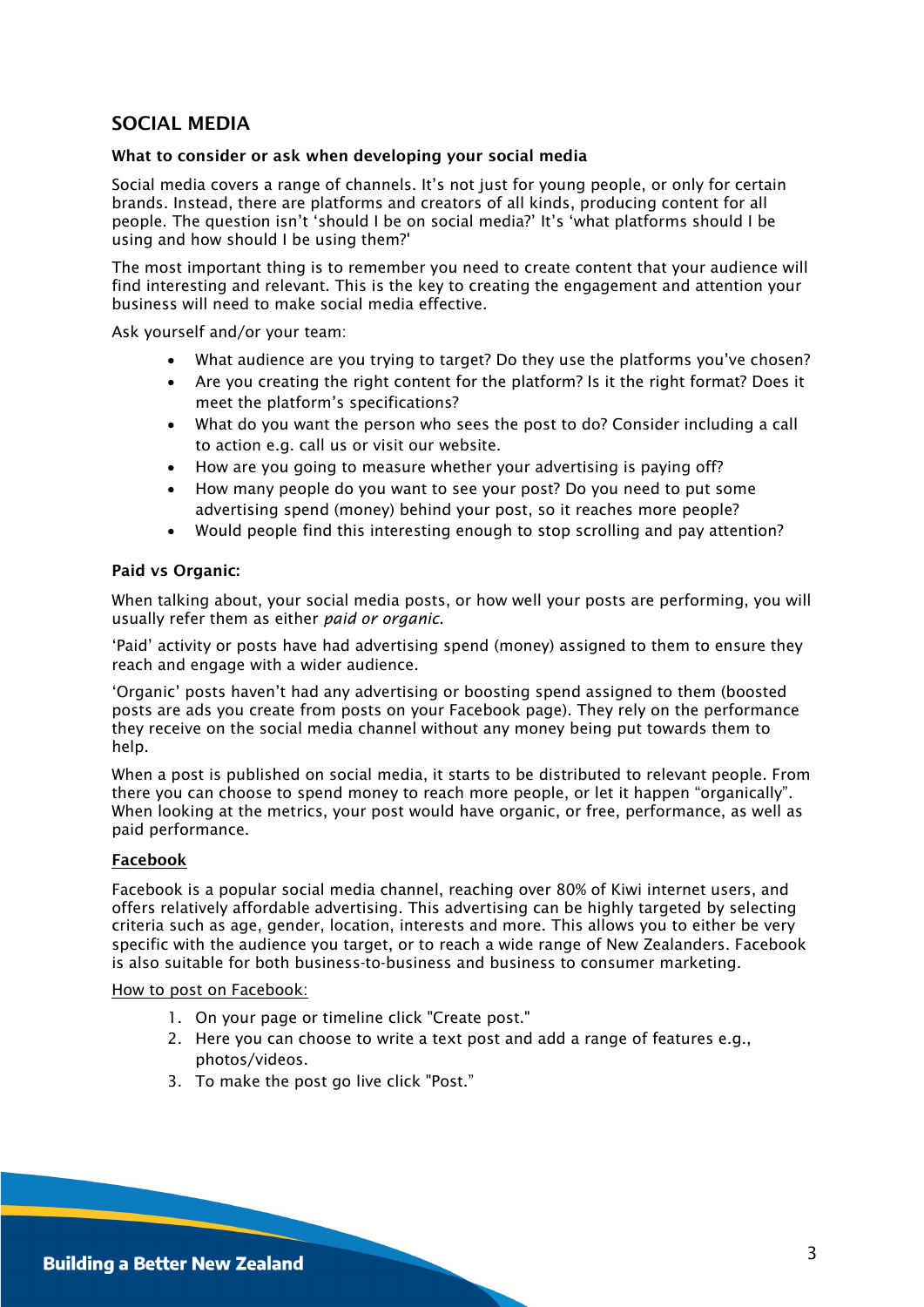[Click here to learn how to share and manage a post on Facebook.](https://www.facebook.com/help/1640261589632787)

[Click here for a guide on how to advertise on Facebook.](https://blog.hootsuite.com/how-to-advertise-on-facebook/)

[Click here to learn how to "boost" a post on Facebook](https://www.facebook.com/business/help/347839548598012?id=352109282177656) (boosted posts are ads you create from posts on your Facebook page).

#### Instagram

Instagram is a great platform to get your audience talking to you and keeping up to date on what you're up to. It's a simple app that allows you to communicate using photos and videos, and Instagram enables you to both to build your brand and engage with users by showcasing the work and services that your company provides. Instagram users tend to be slightly younger than Facebook users, but it still reaches 50% of all Kiwi internet users.

How to post organically on Instagram:

- 1. Tap the plus button on the top right-hand corner of your screen.
- 2. To upload a photo from your phone's library, tap 'Library' at the bottom of the screen and select the photo/s you'd like to share.
- 3. Tap "Next".
- 4. Here you can edit or put filters on your photos.
- 5. Tap 'Next".
- 6. Write your caption, tag people, you can even choose to add the location of where your photo was taken.
- 7. Don't forget to add hashtags. Hashtags make your post more easily seen by others who are potentially searching for the content that you're sharing. E.g. #masterbuildernz or #christchurch
- 8. Tag the RMBA Instagram account, @masterbuildernz. We often share posts we're tagged in, which can extend your reach.
- 9. Tap "Share" your post will now be live.

Click here to [learn how post an ad on Instagram.](https://blog.hootsuite.com/instagram-ads-guide/)

[Click here to learn about advertising objectives.](https://www.facebook.com/business/help/1621419411431034?id=1997185213680277)

[Click here for further information on how to track your Ad's performance.](https://www.facebook.com/business/help/1658492171030753?id=1780472682261131)

[Click here to know what to do if your ad is rejected.](https://acumenrepublic.sharepoint.com/sites/cRMB/Shared%20Documents/General/2021/Work%20Programmes/General%20Marketing/1.%09https:/www.facebook.com/business/help/416348909003540?id=689788528177451&recommended_by=1658492171030753)

[Click here for a more in-depth guide to Instagram ads.](https://cutt.ly/nbvtfYY)

## LinkedIn

LinkedIn is the ideal social networking site to target other working professionals and businesses. LinkedIn can help you drive website traffic and generate leads, and they offer a range of ad formats. It's also a great platform to share your expertise, grow your network and connect with others in your industry. This can help grow your business and brand.

How to post on LinkedIn desktop:

- 1. To begin writing your first post visit your business LinkedIn "Feed" page and type your message in the box at the top of the page where is says "Start a post".
- 2. After you have finished writing you have the option to also add an image, link/add a video, a document, mention/tag an occasion or add a poll.
- 3. You can also determine who can see your post by clicking "Anyone", here you can decide who will have permission to view your post.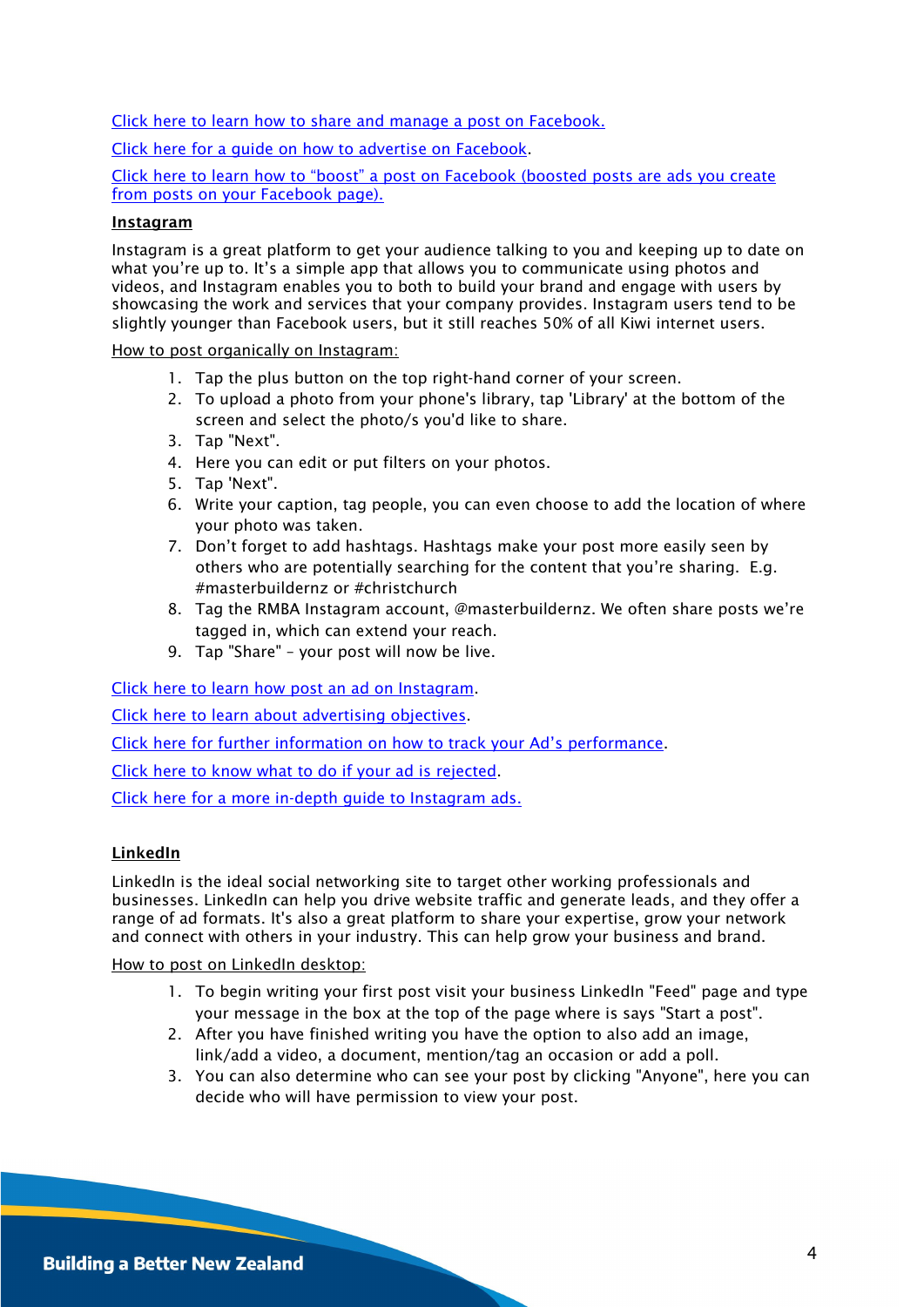- 4. There is also the option to add hashtags related to the content you are posting. Hashtags make your post visible to people who are may be searching for the content that you're sharing. E.g. #masterbuildernz or #christchurch
- 5. To make the post go live click "Post".

#### How to post on LinkedIn mobile:

- 1. Make sure you are on your business page, not your personal one.
- 2. Tap the plus button at the bottom of the page which says "Post", here you can begin writing your post.
- 3. Below the text there are options to add a photo, link/add a video, a document, mention/tag an occasion or add a poll.
- 4. There is also the option to add hashtags that related to the content you are posting. Hashtags make your post more easily seen by others who are potentially searching for the content that you're sharing. E.g. #masterbuildernz or #christchurch
- 5. You can also determine who can see your post by clicking "Anyone"
- 6. To make the post go live click "post".

Campaign Manager is LinkedIn's all-in-one advertising platform. You'll be able to set up ad accounts, run campaigns, and control your budget. All you need is a LinkedIn account to get started.

[Click here to learn how to post an ad on LinkedIn.](https://bit.ly/3Fi7OGd)

[Click here to learn about choosing objectives.](https://business.linkedin.com/marketing-solutions/success/best-practices/choose-your-objective)

[Click here for further information on how to advertise on LinkedIn.](https://bit.ly/2ZZWtul)

## **Twitter**

Twitter is based on dialogue rather than image or video so it's a great platform to use when developing your brand's "voice". Its audience tends to be more tech, journalism, and politics oriented which also means the users generally have a higher income. However, establishing your business on Twitter, sharing content, and driving engagement, can be a timeconsuming process. If you're heavily interested in advocacy and engagement for long term profile, it can be useful. Generating organic (unpaid) engagement will mean you need to spend a significant amount of time on the platform, on an ongoing basis. Without this, you can still use Twitter effectively as an advertising platform.

How to post a tweet:

- 1. To create a tweet, write your message (which can up to 280 characters) in the "compose" box at the top of your home page, or click the "Tweet" button on the navigation bar.
- 2. You can attach up to two photos, a GIF, or a video.
- 3. There is also the option to add hashtags that related to the content you are posting. Hashtags make your post visible to people who may be searching for the content that you're sharing. E.g. #masterbuildernz or #christchurch
- 4. Click the "Tweet" button to post the tweet on your profile.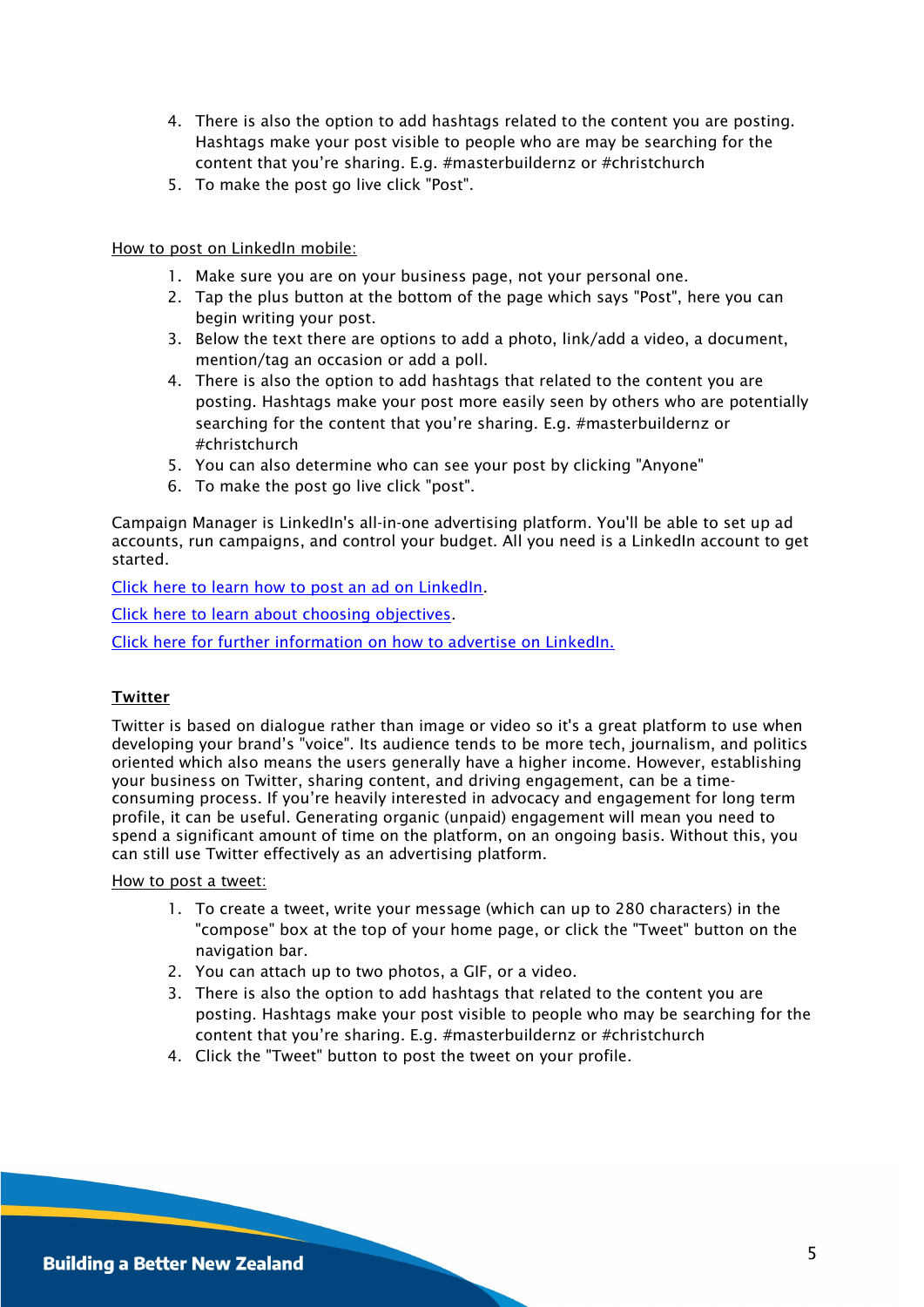#### • OTHER INFORMATION

- To save a draft of your Tweet, click the X icon in the top left corner of the compose box, then click Save.
- To schedule your Tweet to be sent later, click on the calendar icon at the bottom of the compose box and make your schedule selections, then click 'Confirm'.
- To access your drafts and scheduled Tweets, click on 'Unsent Tweets' from the Tweet compose box.

[Click here to learn how to create a Twitter Ads account.](https://business.twitter.com/en/help/account-setup/ads-account-creation.html)

[Click here to learn how to post an ad on Twitter.](https://blog.hootsuite.com/twitter-ads/)

[Click here for more information on how create and manage ads on Twitter.](https://bit.ly/3iB9wbT)

#### TikTok

TikTok is a relatively new platform, but it's been proven to be a great way to engage and reach your audience. You can target your audience using different ad formats or you can still just post organic content. Either way because the app is video based it means the content should be more engaging than a basic text post. TikTok is a great way to move into video marketing. It's an opportunity to start getting creative to engage with users and grow your brand awareness. If you are worried about coming up with video content, the app showcases millions of trends that you can jump on and use to showcase your content. Finally, if you're worried that it's all young people, 25% of NZ TikTok users are over 30 years old.

How to post a video on TikTok

- 1. Tap the "cross" icon at the bottom of the page when you open the app.
- 2. Here you can choose from a range of speeds, effects, and filters to apply before you start filming.
- 3. Tap the pink round centre button to film your TikTok.
- 4. Once you are happy with your video tap the "tick" icon in the bottom right corner.
- 5. Here you can add more sounds, effects, text, stickers, filters, voice effects and adjust the clip.
- 6. Tap "Next" in the bottom right corner.
- 7. Add a caption to your video, hashtags, and tag friends. Here you can also control who can comment, who can watch the video and if users can save the video to their device.
- 8. To post your video tap "Post."

[Click here to learn how to post an ad on TikTok.](https://www.cyberclick.net/numericalblogen/how-to-advertise-on-tiktok-step-by-step-guide)

#### PINTEREST

Pinterest is more of a search engine, like Google, and a visual bookmarking tool used to save ideas and resources from social media. With Pinterest, users search for inspiration and create different boards they can revisit later with "pinned" content that interests them. Because of the nature of Pinterest your organic reach can be very high if you build a well organised page with high quality photography. Since Pinterest ads appear as Promoted Pins (Pins that are sponsored by a company) it's easier for users to discover and save the products or images they aspire to have.

How to post on Pinterest: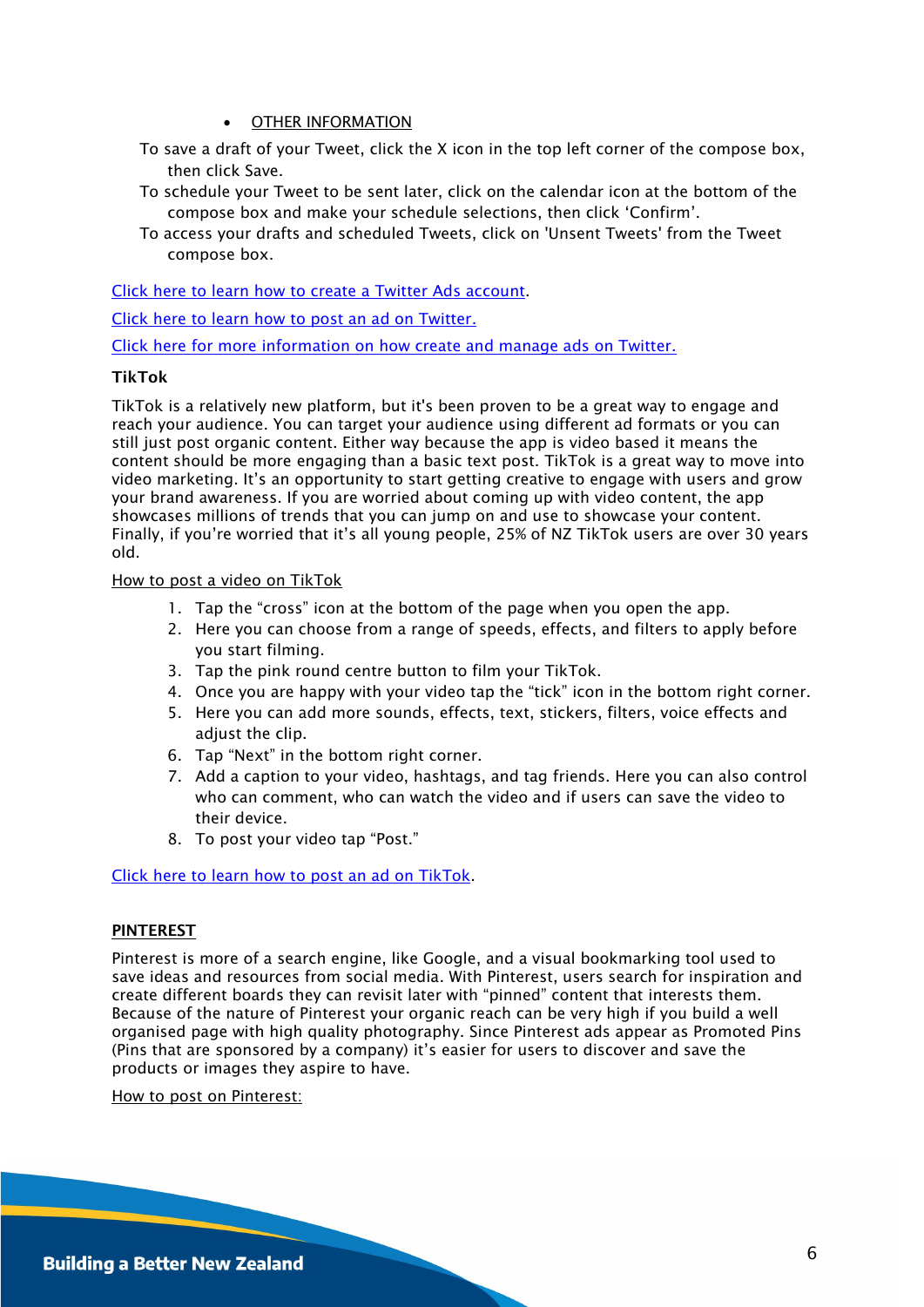There are two ways you can post to Pinterest.

The quickest method is using Pinterest's Chrome Extension:

- 1. Go to [Pinterest's Chrome web store page](https://chrome.google.com/webstore/detail/pinterest-save-button/gpdjojdkbbmdfjfahjcgigfpmkopogic)
- 2. Click 'Add to Chrome' and follow the prompts to complete. You will now have a Pinterest button in your Chrome tool bar
- 3. To pin an image to a board, click on the pin that appears when you hover over the image. Follow the prompts to complete the process.

The other method is to start a post from the Pinterest platform itself:

- 1. To post on Pinterest click the "plus" button at the bottom right of your profile or home feed.
- 2. Click "Create a pin".
- 3. Either drag and drop your desired image or click the upwards arrow to upload your image.
- 4. Add a title, description, and destination link.
- 5. Select the board (top right corner) to choose where you would like to post your pin.
- 6. Click "Save".

[Click here for a detailed guide which goes over the fundamentals of starting up a brand](https://blog.hootsuite.com/how-to-use-pinterest-for-business/)  [account.](https://blog.hootsuite.com/how-to-use-pinterest-for-business/)

[Click here for help choosing campaign objectives.](https://help.pinterest.com/en/business/article/campaign-objectives)

[Click here to learn how to post an ad on Pinterest.](https://help.pinterest.com/en/business/article/pick-pins-to-promote)

[Click here for a more detailed guide on how to post an ad on Pinterest.](https://blog.hootsuite.com/pinterest-ads/)

# Online and digital

As the online world evolves, so do the opportunities for advertising. Online advertising provides an opportunity to engage with an audience in real time. Sometimes it can even be adjusted in real-time, which can be beneficial for last-minute or time-sensitive promotions.

#### Types of online and digital advertising:

Online media outlet or newspaper digital sites

• "Sponsored content articles" are advertising on a media outlet e.g., Stuff or NZ Herald etc.in the form of editorial content (which means that your article looks like it is supposed to be just part of the media outlet). This is handy because readers often don't notice that it has been purposely put in there and paid for. Sponsored content is often co-edited or written by the publication with you, to match their tone and style.

Digital ads – display and native ads

• "Display ads" are a type of online advertisement on websites (including media outlets' websites) that combine images/videos, text, and a URL that links to a website so a customer can click-through to learn more or drive a conversion (e.g. product or ticket sales). These ads can be static with an image or animated with multiple images, video, or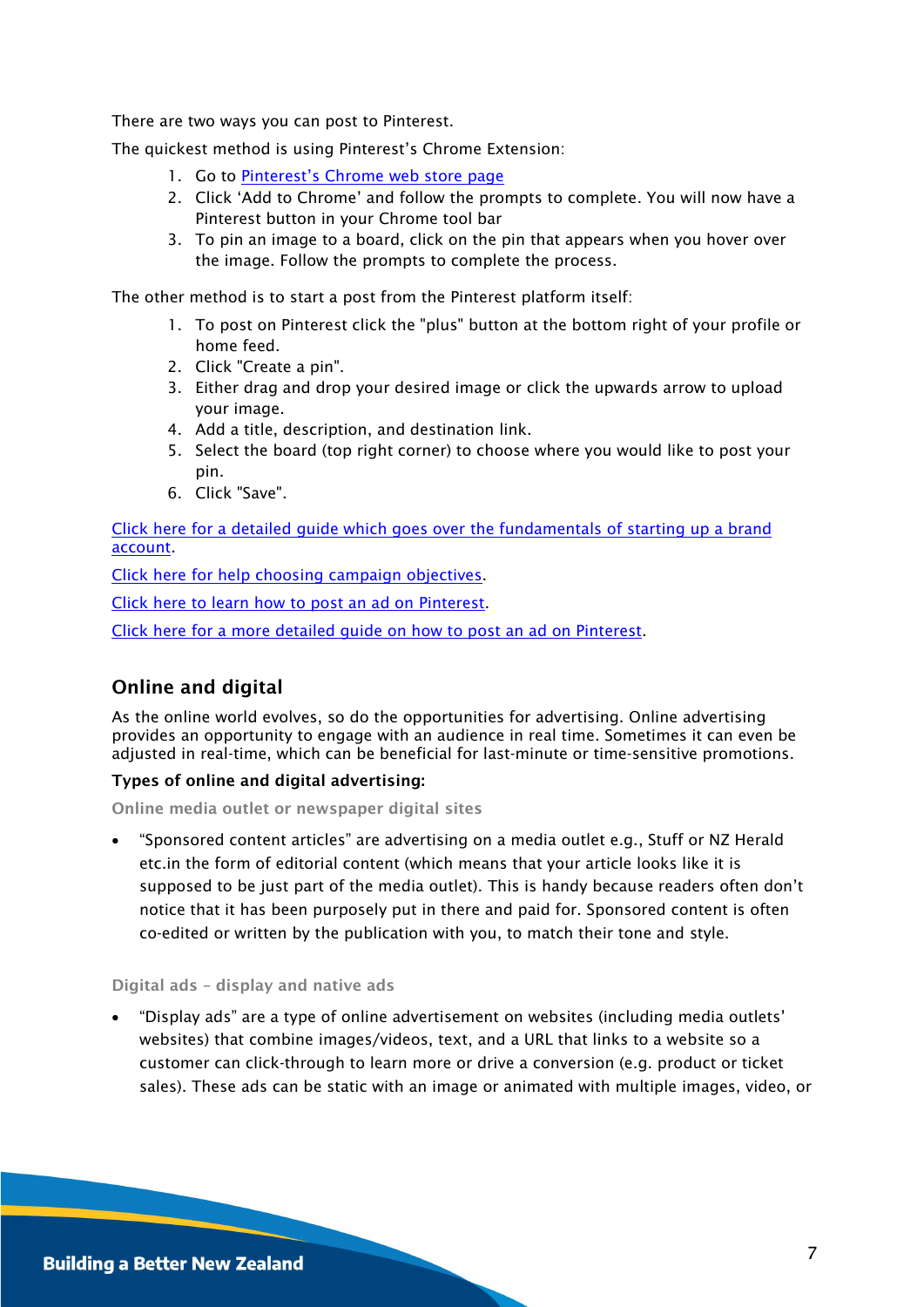changing text (also called rich media ads). Banner ads are a common form of display ads that are frequently used for awareness campaigns.

• "Native ads" are a type of online advertisement that matches how the website looks feels and functions. They are often found in social media feeds, or as recommended content on a website. Unlike display ads or banner ads, native ads don't really look like ads. They look like part of the flow of the page. The key to native advertising is that it is nondisruptive - it exposes the reader to advertising content without sticking out like a sore thumb.

#### Search Engines

• Google Ads (formerly Google AdWords and Google AdWords Express) is an online advertising solution that businesses use to promote their products and services on Google Search, YouTube, and other sites across the web. Google Ads also allows you to choose specific goals for your ads, like driving phone calls or website visits. With a Google Ads account, you can customise your budget and targeting, and start or stop your ads at any time.

The advantage of Google Ads is that it allows your business to start appearing on Search Engine Results Pages immediately. You just set up the ad, enter your budget and targeting details, and you're there. While getting the most out of this channel is more complicated than that, this is the essential process.

• Search Engine Optimisation (SEO) is the act of optimising your website to be found higher up on the Google (or other search engines) when someone searches for a term that's relevant to you online. Done well, SEO ensures your website is one of the first results when a potential customer is searching for a relevant term.

Search results are highly competitive. Your competitors, direct and indirect, are also likely to try to optimise their websites to rank highly for the same types of search terms that you're targeting. As a result, SEO is an ongoing practise that requires significant investment – particularly if the search terms you're targeting are highly competitive.

SEO should not be confused with paid search advertising. While SEO is about optimising your website to rank highly for organic/free search results, paid search advertising allows you to buy ads at the top of the results for the keywords you specify.

Given that SEO and paid search advertising can be complex, we recommend finding a provider in your area who advise you and implement an effective program.

#### **Building a Better New Zealand**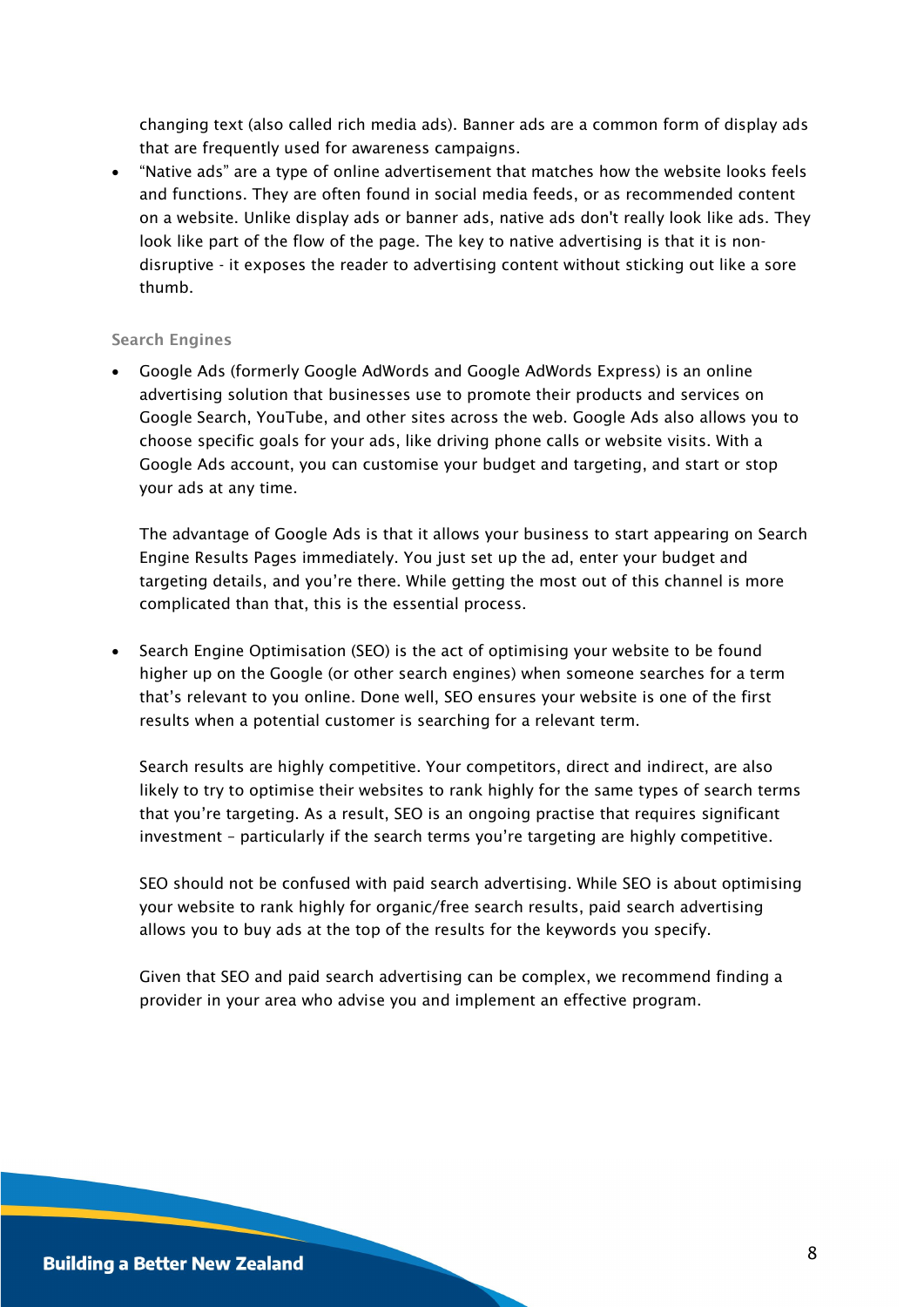#### Mobile apps

• Mobile apps can have ads inside them that are also good to create awareness or drive a conversion. The ads can be customised to fit and flow within the app and appear across multiple touch points

#### HOW TO BOOK AN ONLINE OR DIGITAL AD

- 1. Before booking an online or digital ad it is important to decide your objective or what you would like to achieve. For example, are you trying to drive awareness or drive an action e.g. click-through to a website or a product?
- 2. Reaching out directly to the publication can sometimes save money. You can also go through a media or communications agency to book on your behalf, but they will charge you a booking fee. The upside though is they often get access to discounted ad rates.
- 3. Request a media kit to ensure that you are targeting the right audience. This will normally tell you who their audience is, how many people they reach and more information that you can use to make a decision.
- 4. Identify the format of the ad you would like to place (or a combination) Sponsored content – work alongside the publisher to produce the ad in an advertorial style (mix between advertisement and editorial). You may need to complete a briefing form, which the publisher should give you, so that they can clearly understand your requirements and objectives.
	- Digital ads banners, road blockers (run alongside a sponsored content article and block any ads)
	- Native ads ads that are designed to appear as if they're part of the publication's normal content
- 5. Book the ad.
	- a. Make sure you allow yourself time to produce the required artwork or information ahead of the deadline.
	- b. Ask for the design specifications which you can give to your designer, if you have one, or know what size you need to create yourself.
	- c. Depending on the frequency of publication, deadlines will range from two weeks to one day before the publication goes to print.

# Print advertising

Print advertising is physically printed media that aims to reach customers on a broad scale. Ads are printed in hard copy across different types of publications such as newspapers, magazines, brochures, or direct mail.

Print advertising can also be shared online. When looking to advertise, it is worth asking whether a print and online advertising package can be arranged.

For those looking to renovate or build, the following print publications are the most popular in New Zealand, according to Nielsen data:

• The NZ Herald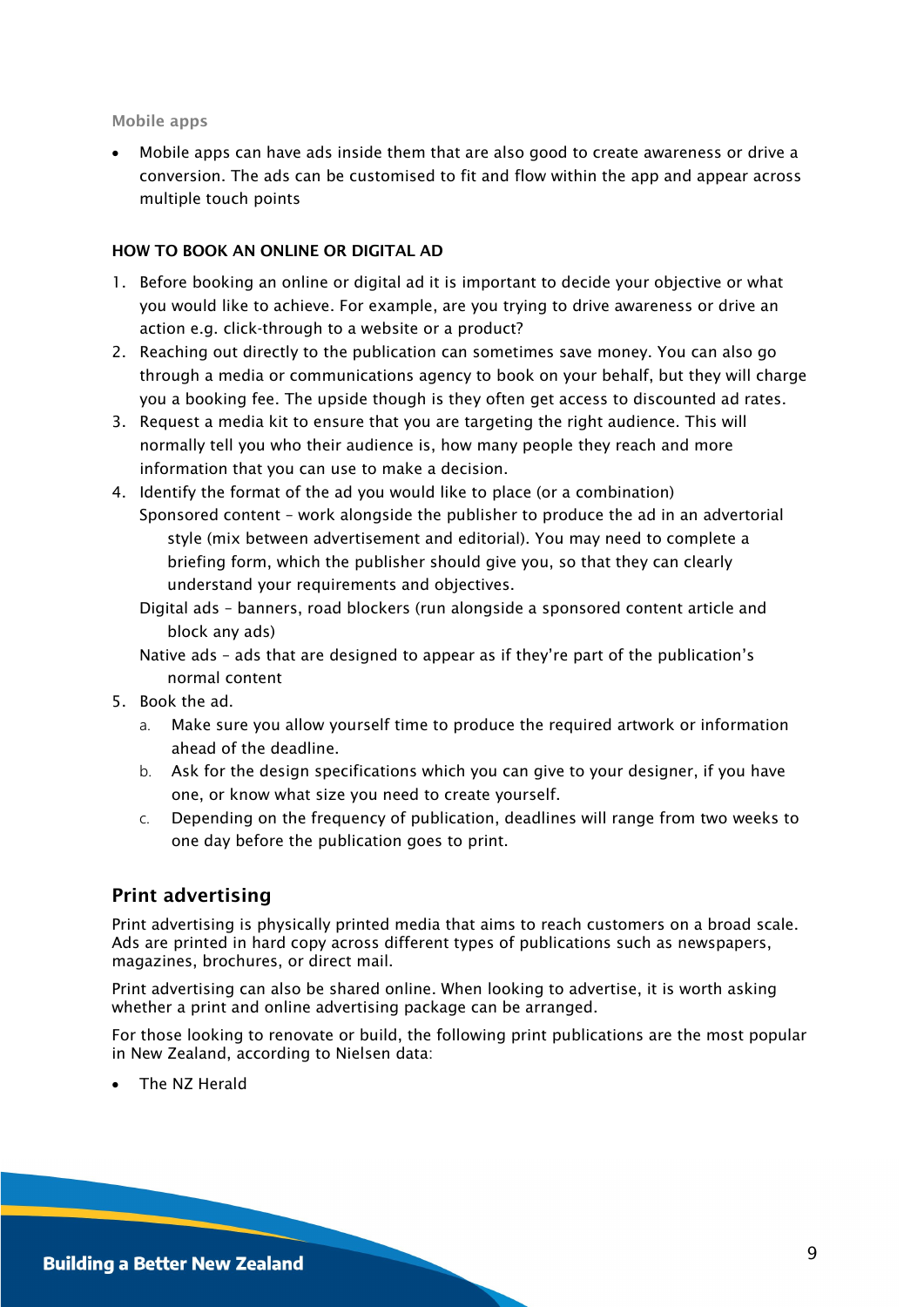- The Dominion Post
- The Press
- Otago Daily Times
- Waikato Times
- Bay of Plenty Times
- Hawkes Bay Today
- The Southland Times
- The Northern Advocate
- Taranaki Daily News

Outside of these major publications, lifestyle magazines such as *Habitat* or *New Zealand House and Garden,* also provide a way to connect with potential customers.

If you would like to find out more about the demographics and interests behind a publication's readership you can request to see a 'media kit' from them. This will often break down the readership reach, locations of distribution, different advertising specs and costs, and the demographic and interests of readers.

#### TYPES OF PRINT ADVERTISING

#### Newspaper

Newspaper ads are a useful marketing tool for getting a message out to a specific audience. Consumers that read newspapers are usually proactive and engaging. Newspaper ads can be an affordable way to advertise. They are also trustworthy and create a lasting impact.

#### Magazine

A magazine ad could get your business centre stage in specific publications, e.g., building and construction. Magazines can target a specific demographic or industry and stick with readers long after they close the magazine.

Direct Mail – adverts delivered via mail

If you do your research, you can target a specific demographic through direct mail. You can also measure your results using a variety of methods. Direct mail can be costeffective and highly individualised to the recipient.

#### Brochures

Even in a technology-driven world, few marketing tools put you in direct touch with your audience as well as brochures do. Brochures establish your authority, credibility, and brand all in the same format. They hold a lot of information that you can distribute to hundreds of people in a single sitting.

#### HOW TO BOOK A PRINT ADVERTISEMENT

1. Reach out directly to the publication (often these details can be found in the inside cover of a magazine or newspaper or on their website). Alternatively, you can go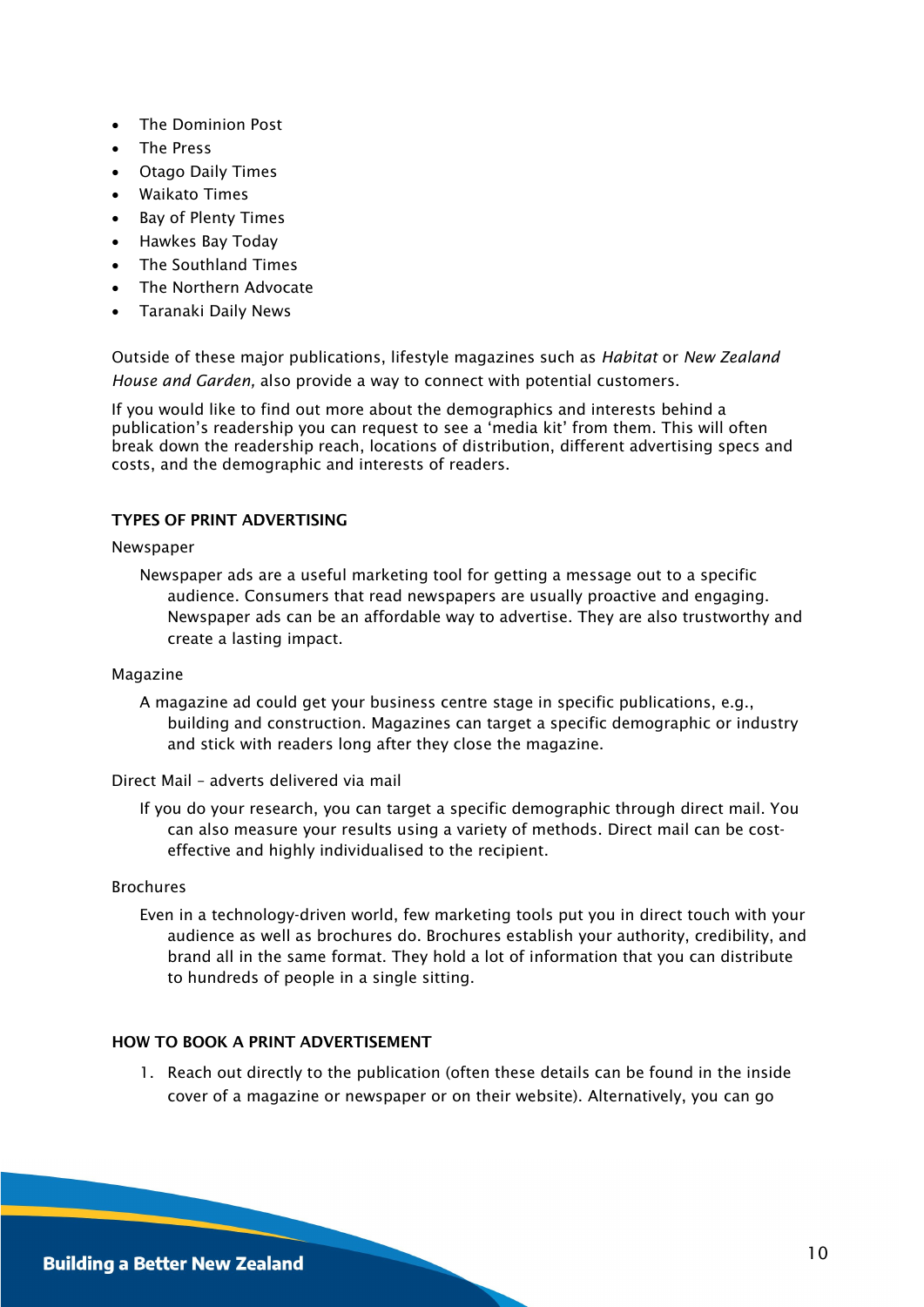through a media or communications agency who will book on your behalf. They will require a booking fee but often get access to discounted ad rates.

- 2. Request a media kit to ensure that you are targeting the right audience.
- 3. Identify the format of the ad:
	- a. Display ad placed anywhere. Typically, you pay for the placement, and create the ad artwork for submission. This could be branded or matched to the editorial style of the publication, with the latter often achieving greater cut-through with readers.
	- b. Sponsored content work alongside the publisher to produce the ad in an advertorial style (mix between advertisement and editorial).
	- c. Classified usually to sell a particular item by local businesses (typically at the back of the paper).
	- d. Supplements magazine-style publications that are usually independently published e.g. grocery ads.
- 4. Identify the size you would like to pay for:
	- a. This may be a full page, half page, ¼ vertical or horizontal generally the smaller the size the lower the cost.
- 5. Book the ad:
	- a. Make sure you allow yourself time to produce the required artwork or information ahead of the deadline.
	- b. Ask for the design specifications so you know the size you are working to produce.
	- c. Depending on the frequency of publication, deadlines will range from two weeks to one day before the publication goes to print.

# Broadcast and outdoor

Broadcast and outdoor media are both mass media channels that offer little in the way of targeting but are sure to get you in front of thousands, if not millions, of people. Broadcast can refer to TV and radio advertising. Outdoor refers to anything outside - billboards, street posters etc.

When you're looking for a relatively small group of people who aren't easily identified, for example those looking to build or renovate in the next few months or so, you need a different approach.

This is where you see companies turn to broadcast media like TV ads, or outdoor formats like billboards, knowing that in the million people they reach there will be a few thousand of the ones they are looking for. Mass media can be a useful tool in your marketing mix if you have the budget available.

If you're considering broadcast or outdoor as a part of your marketing mix, we recommend you consult an advertising or media agency who can guide you. Doing this on your own could prove challenging.